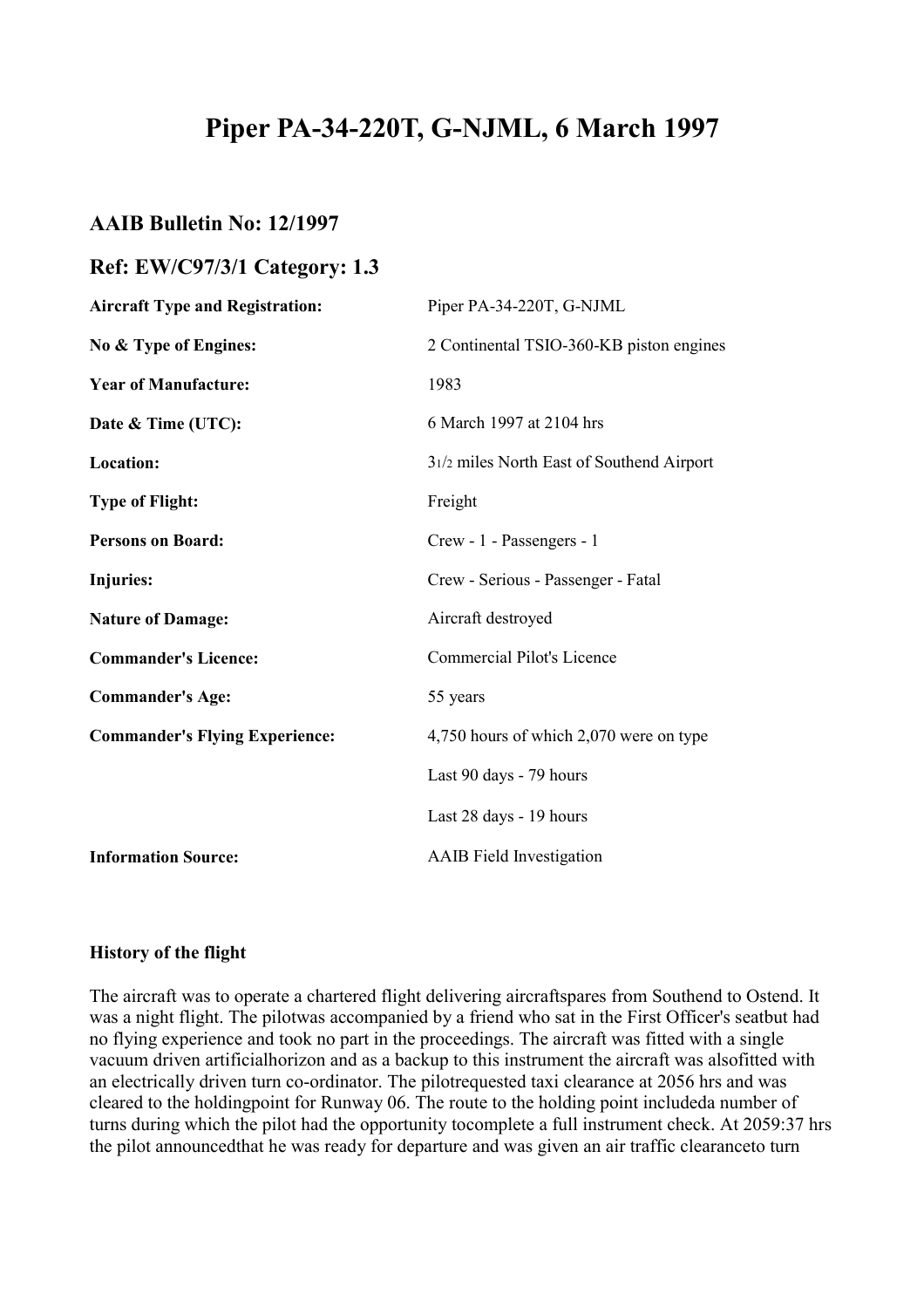right on track to Ostend and climb to 3,400 feet; he wasthen cleared to take off. The time of take off was logged bythe controller as 2101 hrs.

At 2102:10 hrs the pilot transmitted " LOOKINGFOR A LEFT HAND TURN AND BACK TO THE AIRFIELD WE GOT A HORIZONFAILURE". At this stage the controller could seethe lights of the aircraft, he acknowledged the RTF call, andasked if the pilot wanted to position for Runway 24. The pilotconfirmed that this was his intention and the controller thenasked for clarification of the problem. The pilot replied "LOOKSLIKE WE GOT A HORIZON FAILURE". At this stage thecontroller alerted the Airfield Fire Service and brought themto local standby. At 2102:55 hrs the pilot made a further transmissionsaying "THERE IS A SERIOUS PROBLEM HERE WE'LLHAVE TO GET BACK ON THE ILS". The controller acknowledgedthis call and requested a further transmission in order to establishthe bearing of the aircraft. The resulting track from the aircraftto the airfield of 210\_M was passed to the pilot who was thenasked to "REPORT ESTABLISHED ON THE ILS FORRUNWAY 24". He replied "WILCO"and this transmission, at 2103:20 hrs, was the last from the aircraft. During this final RT exchange with the pilot the controller couldno longer see the aircraft lights. From 2105:21 hrs the controllermade repeated RT calls to the aircraft but received no response.

The aircraft had crashed into a field on a bearing of 029 M threeand a half miles from the threshold of Runway 24. A few momentsbefore impact the aircraft was seen flying very fast at an estimatedheight of 15 to 20 feet in a 90 bank turn to the right. Shortlyafterwards it went behind a stand of trees, still turning to theright, and the witness heard a dull thud as it impacted the ground. The passenger was killed on impact and the pilot received seriousinjuries. He has little recollection of the accident flight buthe has been able to describe the symptoms of the artificial horizonfailure.

## **Meteorology**

An aftercast obtained from the Meteorological Office describeda weak ridge of high pressure advancing across the area from thesouth. Visibilities were generally deteriorating and were probablyaround 5,000 metres, the cloud structure was assessed as scatteredto broken stratus with a base of 500 feet and an overcast layerwith a base of 2,500 feet. The meteorological forecast for Southendwhich was given to the pilot during his pre-flight preparationaccurately reflected this situation and included a 30% probabilityof 3,000 metres visibility with a cloud base of 400 feet.

The next aircraft to depart Southend was airborne at 2147 hrsand the pilot of this aircraft described the cloud base as between300 to 400 feet with poor visibility below the cloud and no clearhorizon. At 2215 hrs the SAR helicopter arrived overheadSouthend and then flew to the crash site at between 200 to 500feet, the crew described the in-flight visibility as between 1,000to 1,500 metres with no discernible horizon or cultural lightingand there was no moonlight.

## **Pilot experience**

The pilot had obtained his Private Pilot's Licence (PPL) in 1979and over time he added a night rating, a multi engine rating andan IMC rating. By 1991 he had accumulated 1,870 hours and wasoffered employment as an air taxi pilot. He completed an InstrumentRating (IR) and was issued with a Commercial Pilot's Licence inOctober of that year. His exposure to 'limited panel' (flightwithout reference to a primary attitude instrument) had consistedof a brief introduction during his PPL training followed by the2 hours required during training for the IMC rating. His limitedpanel instrument flying was then checked during subsequent IMCrenewals, which are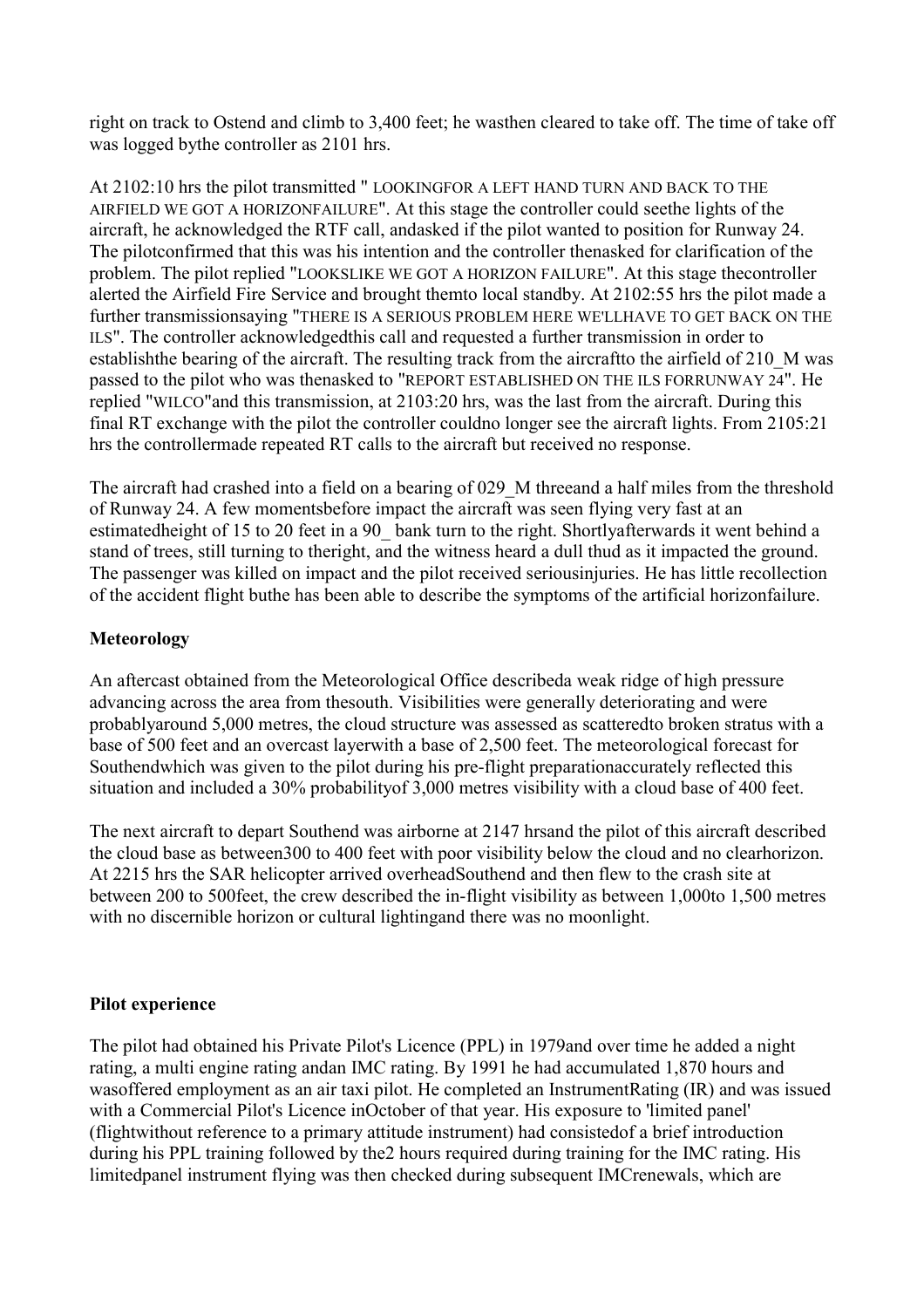required every 25 months. The final formalcheck of his ability to fly on limited panel had been during theGeneral Flying Test 3 (GFT3) which was undertaken in October 1991in order to obtain his CPL. For pilots who have passed the GFTno limited panel flying is presently required in the IR test.

Following an EMB 110 Bandeirante accident on 24 May 1995 wherethe pilots apparently suffered a failure of an attitude indicator,this pilot decided to conduct some revision of limited panel flyingfor his own reassurance. This consisted simply of two 5 minutesessions conducted to remind himself of the problems and the requiredtechniques.

The majority of his flying has been in Northern Europe and hehas had no significant breaks from flying for at least 5 yearsand hence was in good flying practice at the time of the accident. His IR was valid. This pilot was also authorised by the CAAto conduct air tests for annual renewal of airworthiness certificateson both twin and single engine aircraft.

## **Engineering**

The aircraft had been imported into the UK from the USA at 1521airframe flying hours and was first registered in the UK Transport(Passenger) Category on 23 May 1991. The current Certificateof Airworthiness was valid until 15 June 1997.

The aircraft wreckage was distributed over a trail of approximately90 metres on a southerly heading on level ground in a large field. The right wing tip had made contact with the ground at the startof the trail, and the left wing tip contacted at around 50 metres. The aircraft attitude at initial impact was assessed as a rollangle to the right close to the vertical and a flight path angleof 15\_ nose down. Eight propeller slash marks were identifiednear the initial impact point, which gave an aircraft speed ofapproximately 140 kt. The ground marks throughout the majorityof the trail did not exceed 2 metres in width and were characteristicof an aircraft which had cartwheeled.

The right wing had fragmented into many pieces and the main itemof wreckage comprised the cockpit, the left wing from fuselageto engine and the tail. This large piece was heavily crushedand had come to rest upside down.

Secondary Flight Instruments

The secondary flight instruments were taken to an overhaul facilityto determine their serviceability before the accident:

Altimeter (Kollsman 671CK-010): A calibrationcheck on the altimeter showed that it had an error of 3.5 mb ata QFE of 1030 mb and was a bit sluggish, showing an error of -45feet at 4,000 feet (allowable calibration tolerance on overhaulis  $\pm 35$  feet.). However vibration from the aircraft wouldhave helped to correct that error. The altimeter followed pressurealtitude adequately and would have been satisfactory for use.

Standby Altimeter (United Instruments 5934PAD-1): When recovered this instrument hadlost its pointer, and the case, glass and glass bezel were damaged. The mechanism looked undamaged, but could not be tested in theold case. The instrument was therefore fitted in a new case andthe needles were replaced. A leak check was not possible (dueto the damage to the old case), but a functional check showedthe remounted instrument to be satisfactory.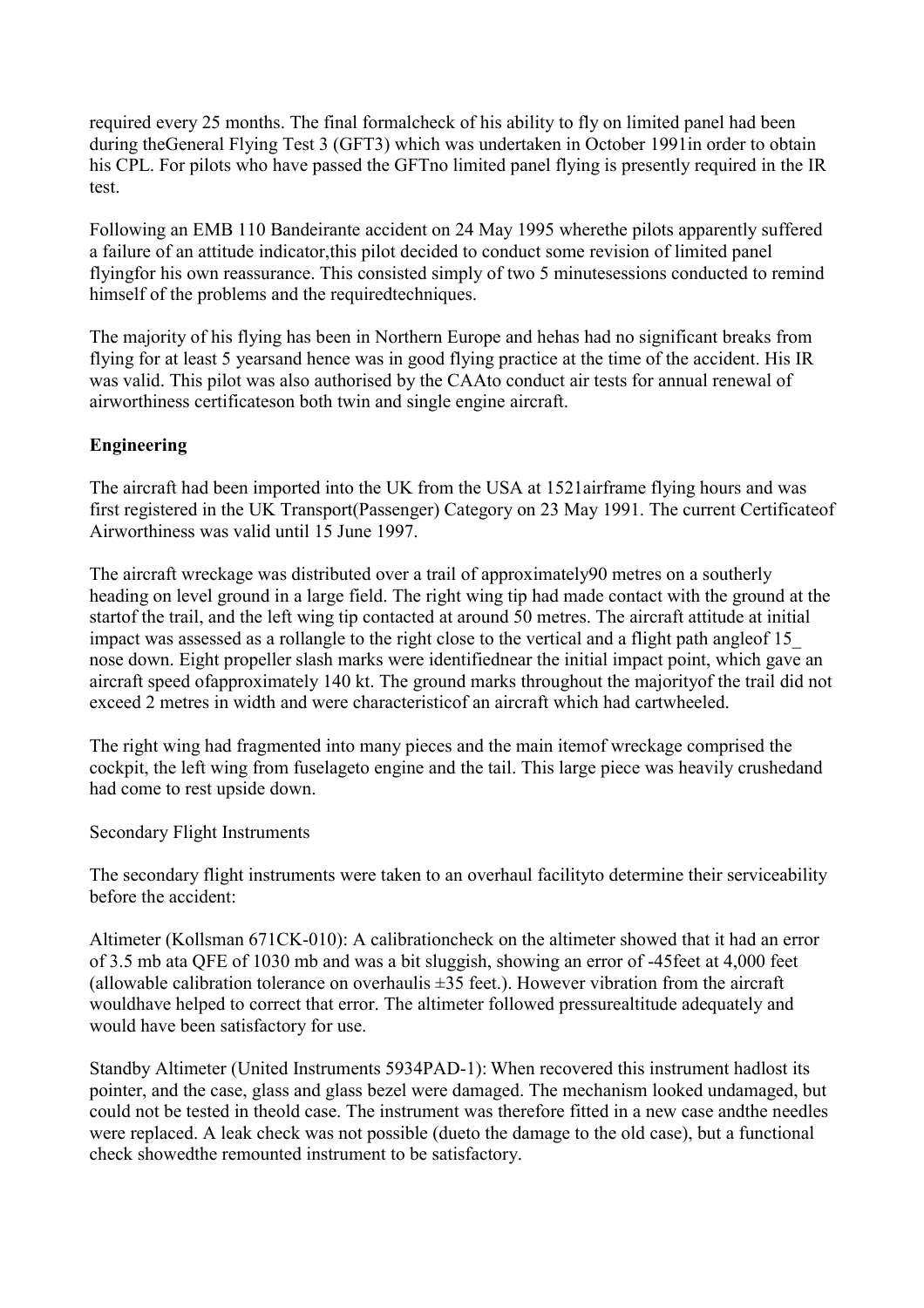Air Speed Indicator (United Instruments 8125): The ASI was found to be within calibration tolerances, with nolag on reducing airspeed.

Vertical Speed Indicator (United Instruments7000): When first examined the VSI had an initial offset of +380ft/min. When checked at +2000ft/min the needle went to the stopsatisfactorily and then returned to +340 ft/min; it reached the-2000 ft/min stop satisfactorily. The instrument capsule wasvery fragile and the misplaced datum was probably due to capsuledamage during the impact.

Turn Co-ordinator (Electric Gyro Corp., 1394T100- (7Z): The turn co-ordinator ran up to speed in 10 seconds,but indicated slightly left wing down. The effect of this initialerror was that during a rate one turn the instrument slightlyoverrated to the left - by about 3 mm. The instrument appearedto be generally old and worn, but, apart from the initial 3 mmerror, satisfactorily indicated in the correct sense.

In summary, examination of the secondary flightinstruments after the accident did not reveal any significantdefects.

## Vacuum System

The aircraft was equipped with two air pumpsystems providing vacuum to the attitude indicator and pressureto pneumatic de-ice boots. Each of the two engines drove an airpump connected through a vacuum regulator and a check valve toa central vacuum manifold. Each vacuum regulator, which was capableof adjustment, controlled the vacuum pressure applied to the attitudeindicator to achieve a value of between 4.5 to 5.2 inches of mercury,as specified in the maintenance manual. The air inlet to theattitude indicator was protected by a paper element filter.

The system is designed such that if eitherthe left or right-hand vacuum supply failed, it would be isolatedfrom the vacuum manifold by the check valve, allowing the attitudeindicator to be fed by the remaining serviceable system. Theaircraft was provided with lights on the annunciator panel toshow if either pump failed. A vacuum gauge was installed in theinstrument panel to display the vacuum supplied to the attitudeindicator in inches of mercury.

The components of the vacuum system were removedand examined externally at the AAIB facility at Farnborough. No damage to the connecting hoses was found that could have causeda loss of vacuum. The components were then sent to their respectivemanufacturers or overhaul agents for examination:

Air Pumps: Both pumps were in an operationalcondition apart from the ingress of soil during the accident. When this had been removed the pumps were tested between 1,000and 2,700 RPM and, whilst showing normal in-service degradation,were capable of providing enough vacuum to handle the requirementsof the attitude indicator.

Vacuum Regulators: The regulators were originallyequipped with a foam filter on their air inlets, with a manufacturer'srecommended life of 100 hours; the filter was missing from theleft hand regulator and its vacuum switch was defective. Bothregulators contained small internal leaks, but showed vacuum settingsof 6.7 in Hg instead of the 5.0 in factory setting. The effectof a higher vacuum to the manifold would have been to increasethe speed of the attitude indicator gyro from its design speedof 28,000 RPM.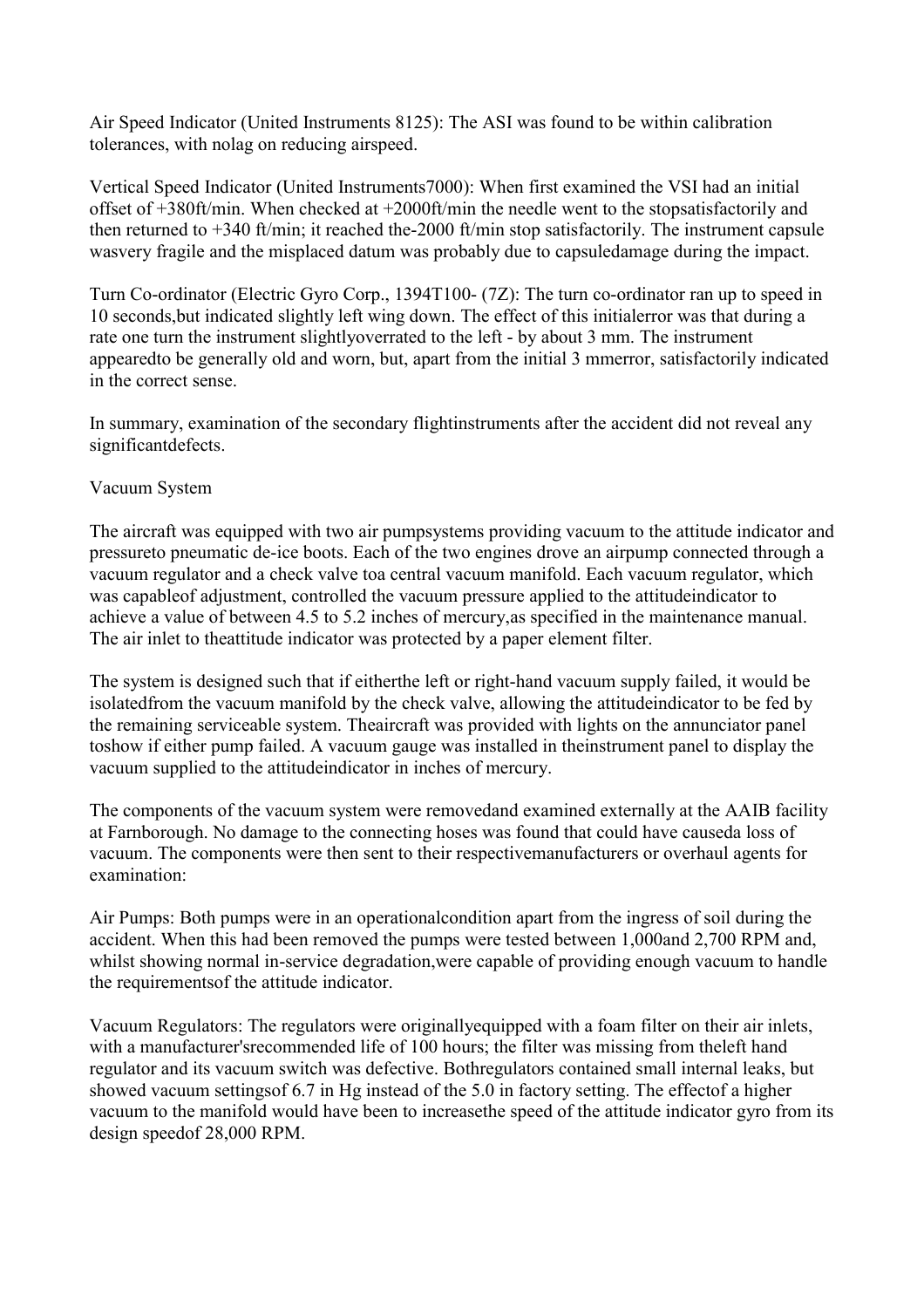Vacuum Manifold: A check valve on one endof the manifold had been bent, allowing air to leak passed rivets,it is probable that this damage was caused by the accident.

Filter: The filter from the inlet to theattitude indicator was tested over a flow rate from 2 to 10 cubicft/min and had a slightly higher pressure drop across the rangethan a new filter. This was not considered significant.

In summary, the evidence indicated that theattitude indicator was receiving an adequate vacuum supply. Thefailed vacuum switch on the left hand regulator meant that itwould not have operated the vacuum warning light on the annunciatorpanel, however the system was duplicated and a vacuum pressuregauge was available to the pilot.

### Attitude indicator

The attitude indicator, which had not beenseverely damaged in the impact with the ground, was taken to thecompany holding the design rights. The instrument casing hadbeen slightly dished in the impact and, after the casing was removed,it was seen that both erection vanes had been displaced but noother internal damage was apparent. The vanes were refitted andthe instrument was tested using 5.2 psi air pressure, but thegyro failed to accelerate. One of the gyro bearings had beencontaminated by a black residue which caused a 'rough spot' duringrotation. The gyro had come to rest against this spot and theair pressure was not able to rotate the gyro through it. Therewere no outstanding Service Bulletins or modifications which couldhave affected the bearing failure.

The gyro had been re-manufactured in March1987 and the manufacturer's seal was still intact showing thatit had not been opened since that date. Although the aircraftrecords from the USA were not available to show when the attitudeindicator had been fitted to the aircraft, it was estimated thatthe gyro had operated for some 1,900 hours before failure. Themanufacturer did not define a design life for the instrument,but typically this class of instrument, with a similar gyro, isdesigned for 1,000 hours operating life. This type of instrumenthas no specified overhaul life and is treated as an 'on condition'item, that is, it is left in the aircraft until reported as unserviceableby the flight crew. The indications are that this particularinstrument had achieved a better than average in-service life.

The symptoms of gyro failure described by the accident pilot:"*after the take-off the attitude indicator presentationlurched violently and repeatedly in both pitch and roll similarto the initial motions during the erection sequence*"were an accurate description of *nutation* , which is essentiallya low speed gyro rotor phenomenon involving an oscillation ofthe gyro axis. It is only noticeable at low speed because theenergy required to displace the gyro at high speed is too great. The contaminated gyro bearing therefore provided a satisfactoryexplanation of the attitude indicator problems seen by the pilot.

## **Analysis**

This pilot was in current flying practice and held a valid ratingfor the aircraft being flown on which he had considerable experience,he also held a current IR. He took off in inclement weather,at night, and suffered a single instrument failure. He subsequentlylost control of the aircraft and crashed.

During this investigation the emphasis was directed to the requirementsfor the training and checking of pilots in their ability to flysafely on 'limited panel'. It was considered that more